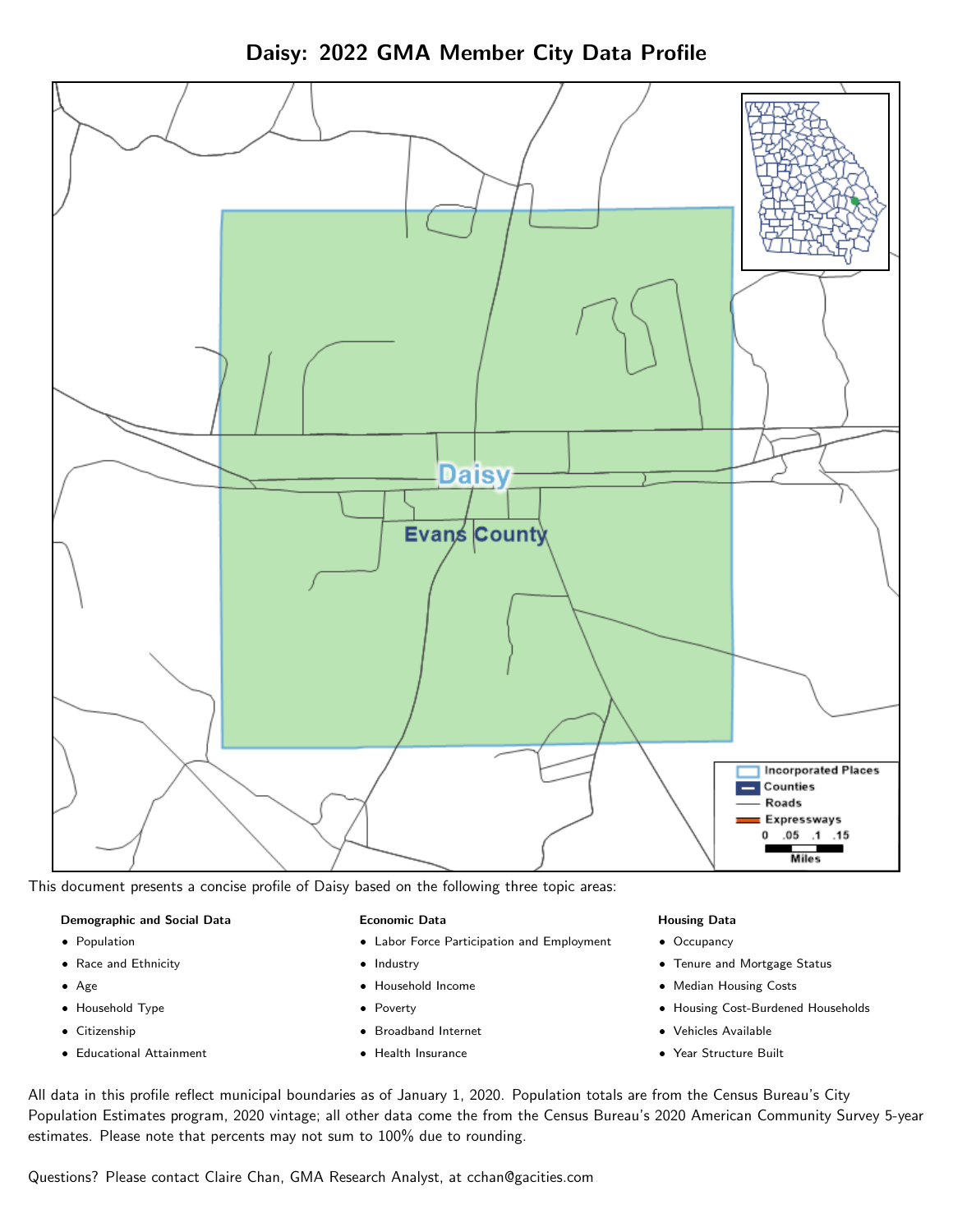# Daisy: Demographic and Social





**Citizenship** 



Source: American Community Survey, 2020 5-year estimates, table B05002 Source: American Community Survey, 2020 5-year estimates, table B15002

### Race and Ethnicity



Source: U.S. Census Bureau, City Population Estimates, 2020 vintage Source: American Community Survey, 2020 5-year estimates, table B03002

## Household Type



Source: American Community Survey, 2020 5-year estimates, table B01001 Source: American Community Survey, 2020 5-year estimates, table B11001

### Educational Attainment



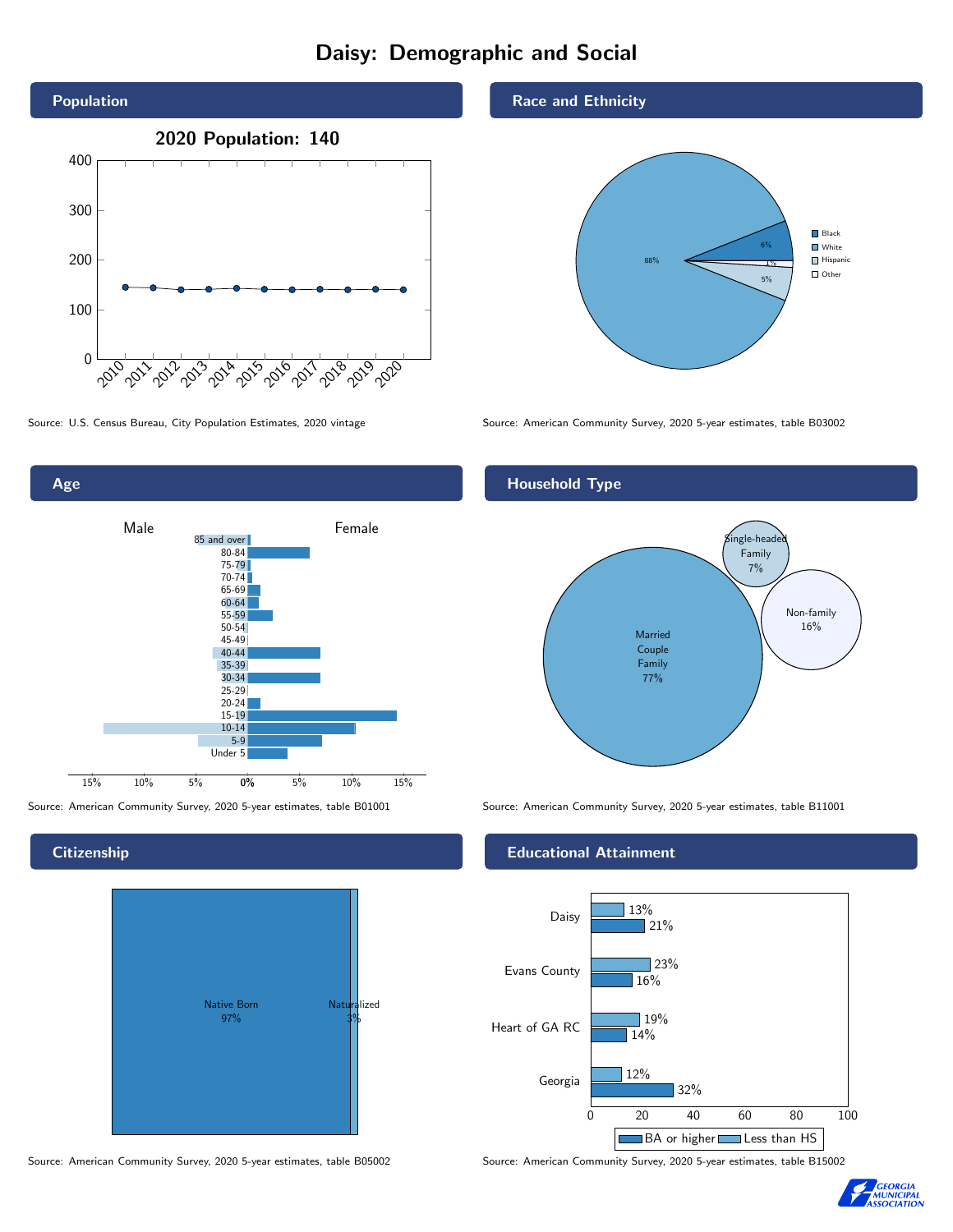# Daisy: Economic



Source: American Community Survey, 2020 5-year estimates, table B23001 Note: Unemployment rate is based upon the civilian labor force.

## Industry

| Agriculture, forestry, fishing and hunting, and mining      | 13%   |
|-------------------------------------------------------------|-------|
| Construction                                                | $0\%$ |
| Manufacturing                                               | 2%    |
| <b>Wholesale Trade</b>                                      | $0\%$ |
| Retail Trade                                                | $0\%$ |
| Transportation and warehousing, and utilities               | $0\%$ |
| Information                                                 | $0\%$ |
| Finance and insurance, real estate, rental, leasing         | 7%    |
| Professional, scientific, mgt, administrative, waste mgt    | 9%    |
| Educational services, and health care and social assistance | 45%   |
| Arts, entertainment, recreation, accommodation, food        | $0\%$ |
| service                                                     |       |
| Other services, except public administration                | 11%   |
| Public administration                                       | 14%   |

Source: American Community Survey, 2020 5-year estimates, table C24030



Source: American Community Survey, 2020 5-year estimates, tables B19013 and B19025 Source: American Community Survey, 2020 5-year estimates, table B17010

Broadband Internet No 27% Yes 73%

### Health Insurance



Source: American Community Survey, 2020 5-year estimates, table B28002 Source: American Community Survey, 2020 5-year estimates, table B18135